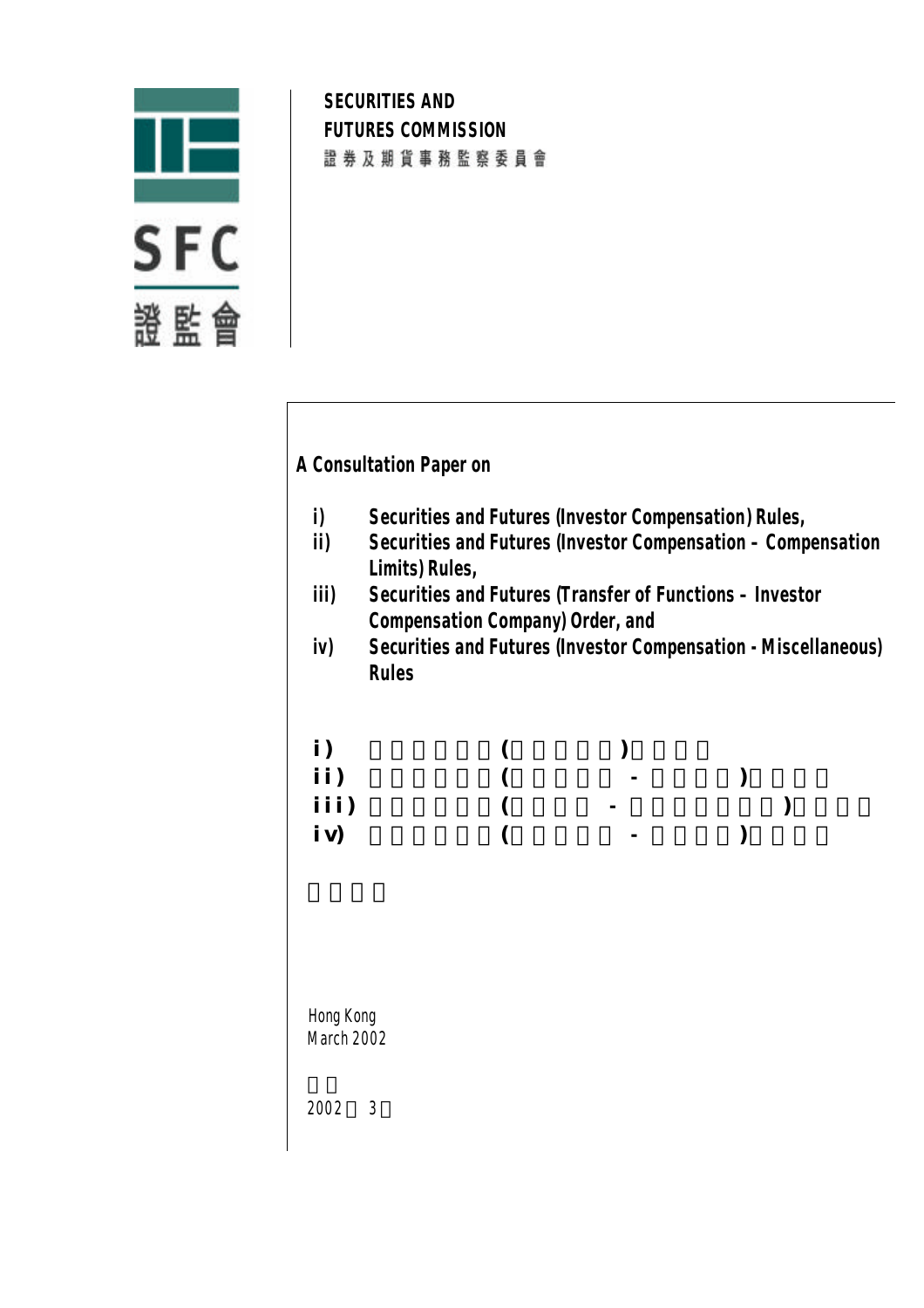- 1. The Securities and Futures Commission ("SFC") is publishing this Paper to consult the public on draft subsidiary legislation relating to new investor compensation arrangements to be put in place under Parts III and XII of the Securities and Futures Ordinance (No. 5 of 2002) (the "Ordinance"). The draft subsidiary legislation comprises rules to be made by the Chief Executive in Council and rules to be made by the SFC under Ordinance.
- 2. The Chief Executive in Council will be asked to make the following rules under section 244(1) of the Ordinance :
	- i) **Securities and Futures (Investor Compensation) Rules** (see Appendix 1);
	- ii) **Securities and Futures (Investor Compensation Compensation Limits) Rules** (see Appendix 2).
- 3. The Chief Executive in Council will also be asked to make the **Securities and Futures (Transfer of Functions – Investor Compensation Company) Order**  under section 80(1) of the Ordinance (see Appendix 3).
- 4. The SFC will make the **Securities and Futures (Investor Compensation - Miscellaneous) Rules** under section 244(2) of the Ordinance (see Appendix 4).
- 5. Part III and XII of the Ordinance provide for the framework for the establishment of the new compensation fund and the investor compensation company as described in the Paper on the Proposed New Investor Compensation Arrangements published by the SFC in March 2001 ("the March 2001 Paper"). The above proposed subsidiary legislation sets out the details of the compensation arrangements as proposed in that March 2001 Paper.
- 6. The proposed Securities and Futures (Investor Compensation) Rules will provide for details about the funding arrangements of the new compensation fund. They provide for a 0.002% compensation fund levy on securities transactions (subject to several exceptions) and a \$0.50 levy on each futures contract (\$0.2 for each Mini-Hang Seng Index futures contract and stock futures contract) payable by both the buyer and the seller.
- 7. The March 2001 Paper proposed that the new compensation fund should provide for a per claimant compensation payment limit. The proposed Securities and Futures (Investor Compensation – Compensation Limits) Rules provide that \$150,000 is the maximum amount of compensation that may be paid to a person making a claim from the investor compensation fund.
- 8. The March 2001 Paper proposed the establishment of an investor compensation company to manage the new compensation fund and process claims. Part III of the Ordinance provides for the establishment of an investor compensation company. The Securities and Futures (Transfer of Functions – Investor Compensation Company) Order prescribes the functions to be transferred to the Investor Compensation Company.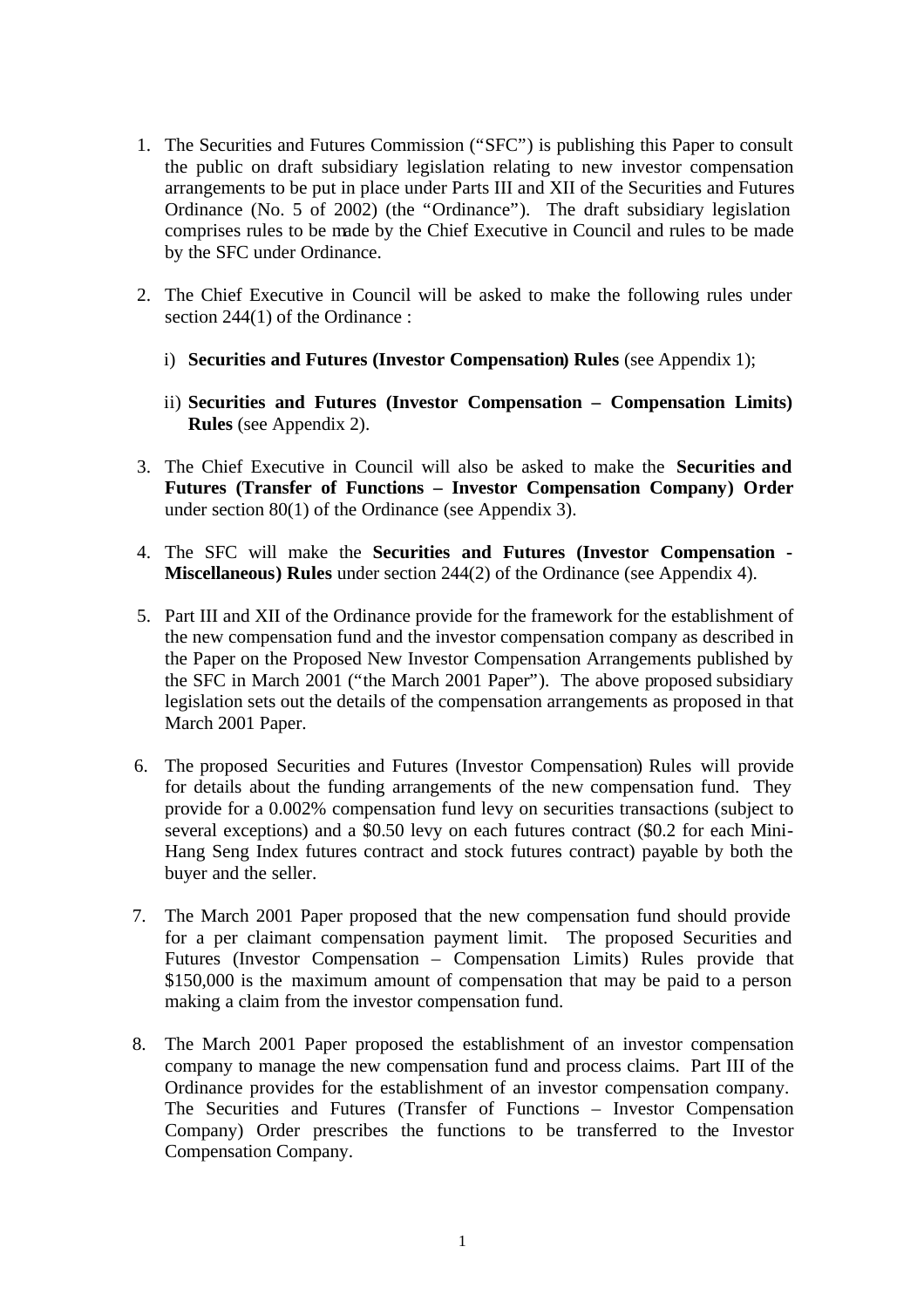- 9. The Securities and Futures (Investor Compensation Miscellaneous) Rules will prescribe the persons who may make a claim for compensation from the investor compensation fund established under section 236 of the Ordinance. The "qualifying client" defined in the rules is similar to that set out in the March 2001 Paper. They also prescribe the manner in which a claim is to be made and how such a claim will be assessed and paid and other miscellaneous matters.
- 10. It is the intention of the SFC that the draft Securities and Futures (Investor Compensation – Miscellaneous) Rules should be user-friendly and, for example, they have been drafted in plain English where possible with this objective in mind. The SFC would welcome suggestions from industry participants on any specific improvements that could be made to streamline procedures or make it easier for participants to comply with the requirements of the draft rules.
- 11. The SFC invites comments on this Consultation Paper. Written comments should reach the SFC before the close of business by 25th April 2002. Written comments may be sent

| By mail to:                | SFC (Compensation Fund)<br>12/F, Edinburgh Tower<br>The Landmark<br>15 Queen's Road Central<br>Hong Kong<br>Attn: Supervision of Markets Division |
|----------------------------|---------------------------------------------------------------------------------------------------------------------------------------------------|
| By fax to:                 | (852) 2521 7917                                                                                                                                   |
| By on-line submission at : | http://www.hksfc.org.hk                                                                                                                           |
| By e-mail to:              | compensation_fund@hksfc.org.hk                                                                                                                    |

- 12. Please note that the names of the commentators and the contents of their submissions may be published on the SFC web site and in other documents to be published by the SFC. In this connection, please read the Personal Information Collection Statement attached to this consultation paper at Appendix 5.
- 13. If you do not wish your name and/or submission to be published by the SFC, please state that you wish your name and/or submission to be withheld from publication when you make your submission.
- 14. The draft Rules and Order should be read in conjunction with the Securities and Futures Ordinance itself.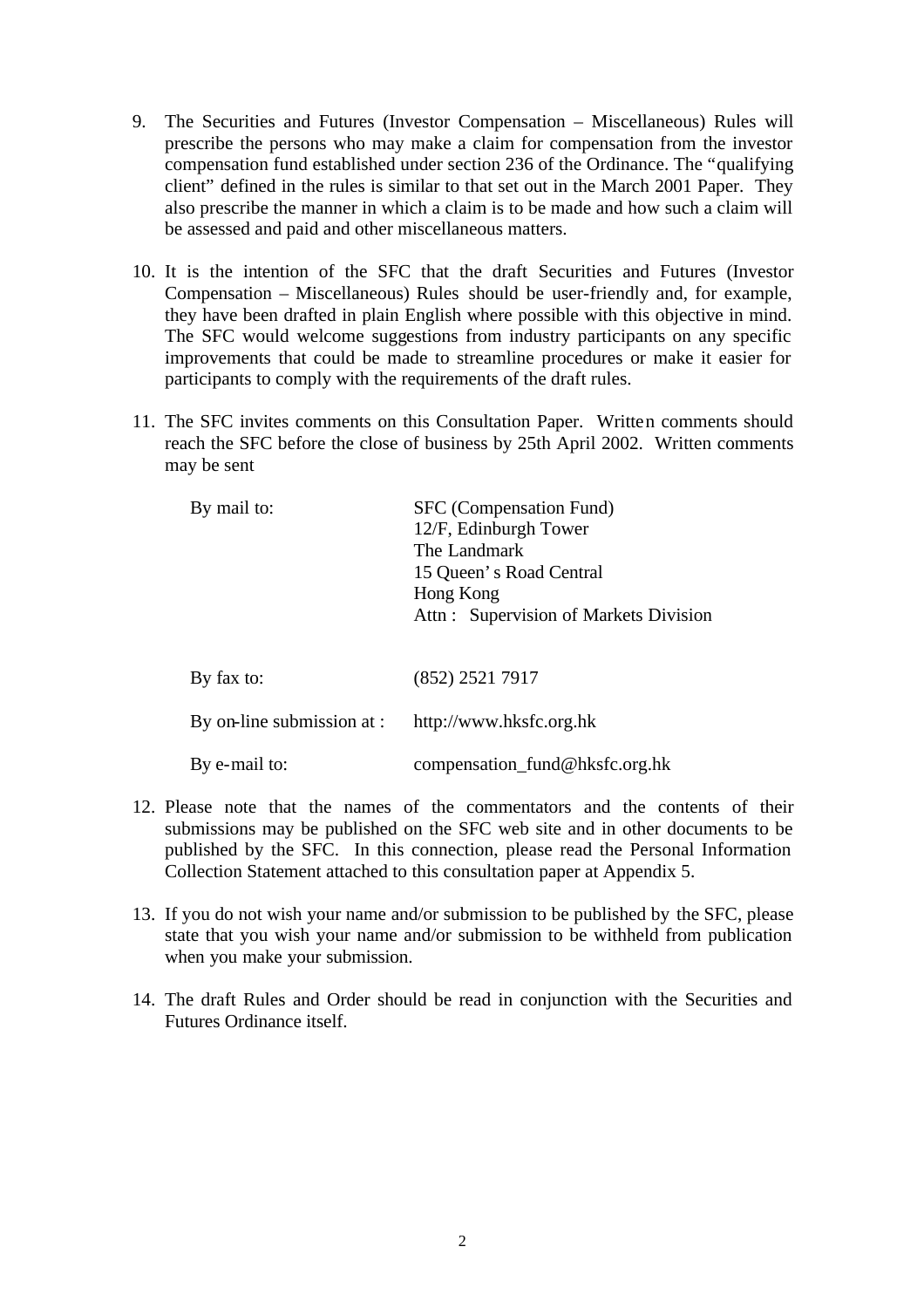### **Personal Information Collection Statement**

1. This Personal Information Collection Statement ("PICS") is made in accordance with the guidelines issued by the Privacy Commissioner for Personal Data. The PICS sets out the purposes for which your Personal Data<sup>1</sup> will be used following collection, what you are agreeing to with respect to the SFC's use of your Personal Data and your rights under the PDPO.

#### **Purpose of Collection**

- 2. The Personal Data provided in your submission to the SFC in response to this Consultation Paper may be used by the SFC for one or more of the following purposes:
	- to administer the relevant Ordinances, rules, regulations, codes and guidelines
	- made or promulgated pursuant to the powers vested in the SFC
	- for the purposes of performing the SFC's statutory functions under the relevant Ordinances
	- for research and statistical purposes
	- other purposes permitted by law

### **Transfer of Personal Data**

3. Personal Data may be disclosed by the SFC to the members of the public in Hong Kong and elsewhere, as part of the public consultation on the Consultation Paper. The names of persons who submit comments on the Consultation Paper together with the whole or part of their submission may be disclosed to members of the public. This will be done by publishing this information on the SFC web site and in documents to be published by the SFC throughout and at the conclusion of the consultation period.

#### **Access to Data**

4. You have the right to request access to and correction of your Personal Data in accordance with the provisions of the PDPO. Your right of access includes the right to obtain a copy of your Personal Data provided in your submission on the Consultation Paper. The SFC has the right to charge a reasonable fee for processing any data access request.

## **Enquiries**

l

<sup>&</sup>lt;sup>1</sup> Personal Data means personal data as defined in the Personal Data (Privacy) Ordinance, Cap 486 ("PDPO")